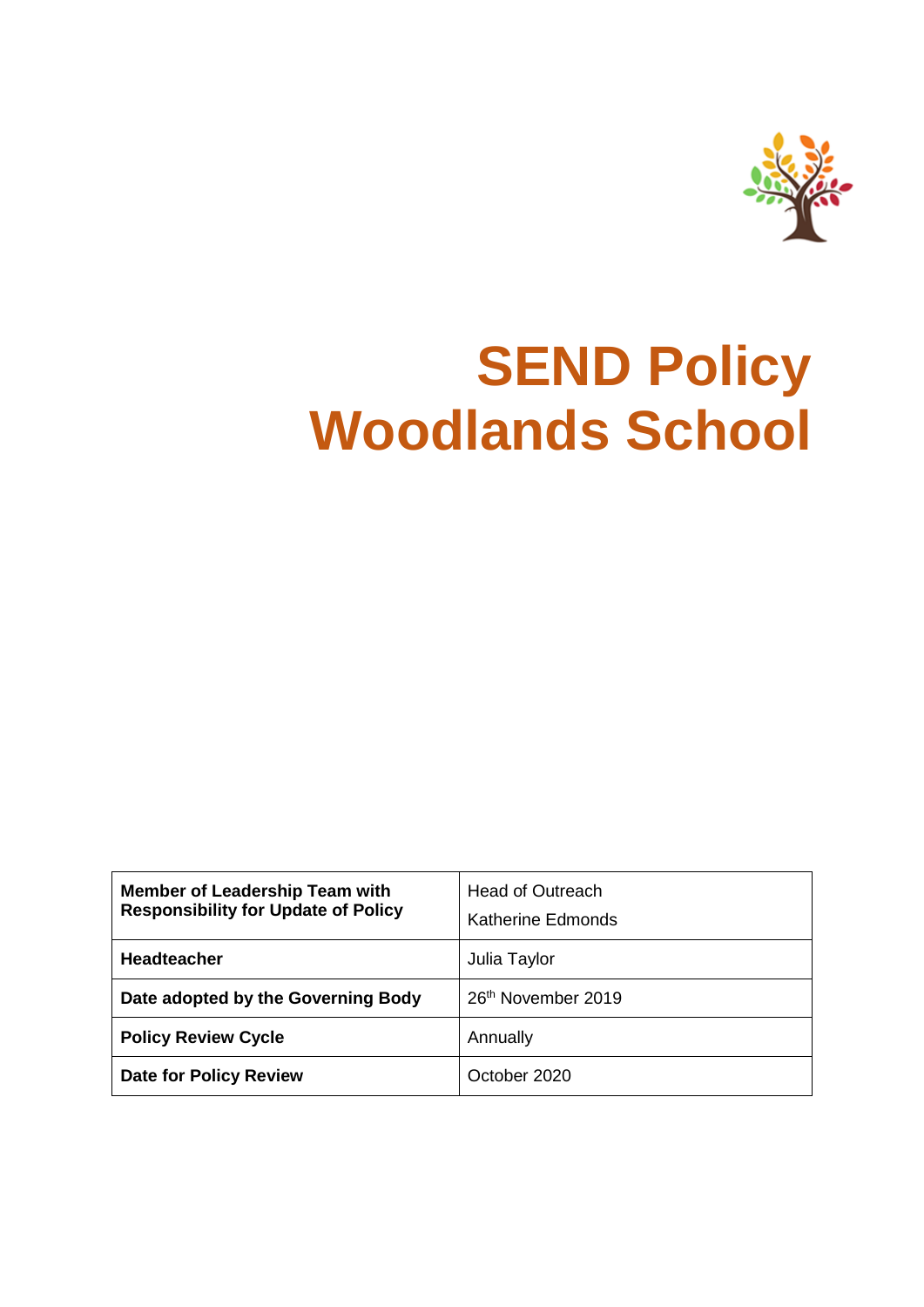# **Introduction and compliance**

This policy sets out Woodland School's aims with regard to SEND. It conforms to the Special Educational Needs and Disability Code of Practice: 0 to 25 years (2015), which says:

"All young children and young people are entitled to an education that enables them to make progress so that they:

- Achieve their best
- Become confident individuals living fulfilling lives
- Make a successful transition into adulthood, whether into employment, further or higher education or training."

Woodland School aims to promote a caring and happy community in which all pupils can thrive and feel valued. We strive to make their learning a pleasurable and rewarding experience, which is personalised with opportunities for all pupils to develop as high a standard of achievement as individually possible.

This policy complies with the statutory requirement laid out in the SEND Code of Practice  $0 -$ 25 (2015) and has been written with reference to the following guidance and documents:

- Equality Act 2010: advice for schools DfE (Feb 2013)
- SEND Code of Practice  $0 25$  (2015)
- Statutory Guidance on Supporting pupils at school with medical conditions (April 2014)
- The National Curriculum in England Key Stage 2, 3 and 4 framework documents (Sept 2013)
- Working Together to Safeguard Children (2013): Statutory guidance from the Department for Education which sets out what is expected of organisations and individuals to safeguard and promote the welfare of children.
- Teachers Standards (2012)
- The Children Act (1989) Guidance and Regulations Volume 2 (Care Planning Placement and Case Review) and Volume 3 (Planning Transition to Adulthood for Care Leavers): Guidance setting out the responsibilities of local authorities towards looked after children and care leavers

This policy has been produced through the co-operative work of the senior leadership team, and the Governing body taking advice from parents and pupils. This policy should be considered in conjunction with all policies and practice within our school. Particular reference should be made to the following policies, which can be accessed on the school website or requested from the school office:

- School's SEND Information Report
- Pupil Premium Policy
- Admissions Policy
- Single Equality Policy
- Supporting Pupils with Medical Conditions Policy
- Relationship Based Behaviour Co-regulation Policy (Behaviour Policy)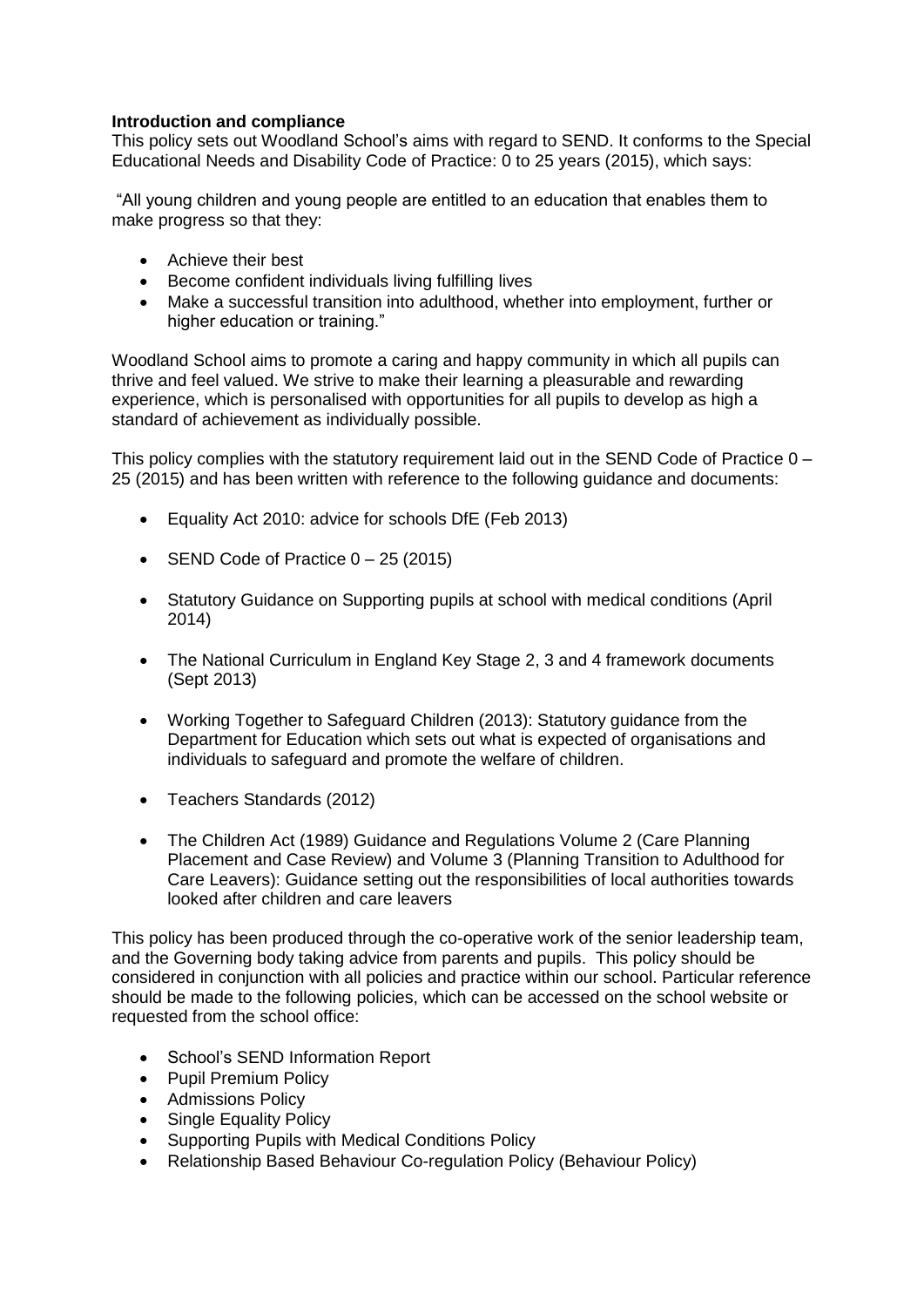# **SEND Policy Objectives**

- To use best endeavours to ensure SEN needs are identified and supported
- To ensure that reasonable adjustments are made to the core provision as necessary, to ensure that all children and young people are included and supported.
- To provide a broad and balanced curriculum that is supportive of the needs of our pupils
- To ensure that SEN provision and support is effectively reviewed and monitored
- To work collaboratively with parents, children and young people and outside agencies to ensure the best possible outcomes and support for pupils.
- To provide regular continued professional development (CPD) to ensure staff working with pupils have appropriate specialist training and expertise
- To ensure the social and emotional needs of pupils are supported in order to facilitate learning and progress.

# **What facilities and provision are available?**

Woodlands School provides specialist education for pupils with Social, Emotional and Mental Health Needs (SEMH). Woodlands School is a Shropshire Council Local Authority (LA) Specialist School catering for pupils aged 7 - 16 who have an Education, Health and Care Plan (EHCP), which specifically identifies the young person as having difficulties relating to Social, Emotional and Mental Health Difficulties (SEMH).

Woodlands Wem can accommodate up to 56 pupils on a non-residential basis and has classrooms that can accommodate 8-12 pupils and a number of specialist rooms, e.g. science laboratory, art room, DT room and a food technology room. There are extensive grounds and pupils have access to outside learning through activities such as gardening and bee keeping. On site there are also a range of sports facilities including football, tennis courts and a gym.

Woodlands Oswestry is a KS2 provision for up to 12 pupils with a primary area of need being identified as SEMH. This small school shares a site with a mainstream primary school.

Woodlands Bishops Castle is located within the grounds of The Community College in Bishops Castle and through the kind support of the Governors and Headteacher of the Community College, the provision benefits from the use of several shared resources. It is a KS2 provision for up to 12 pupils with a primary area of need being identified as SEMH.

Further information about the facilities, provision and policies at Woodlands School can be accessed via our website [www.woodlandscentre.org](http://www.woodlandscentre.org/) and also via Shropshire County Council's Local Offer which can be found at:<https://shropshire.gov.uk/the-send-local-offer/>

**What are the kinds of special educational needs provided for at Woodlands School?** Woodlands School is a specialist school for children and young people with Social, Emotional and Mental Health needs. This involves supporting children and young people with a wide range of needs including attention deficit disorder, attention deficit hyperactive disorder or attachment disorder.

Woodlands School can also provide support for a wide range of co-occurring needs relating to the broad areas of needs such as:

- Cognition and Learning dyslexia, dyscalculia and developmental co-ordination disorder (dyspraxia)
- Communication and Interaction speech, language and communication needs (SCLN), autistic spectrum condition (ASC) and sensory processing needs.
- Sensory and/or physical needs hearing impairments (HI) and visual impairments (VI)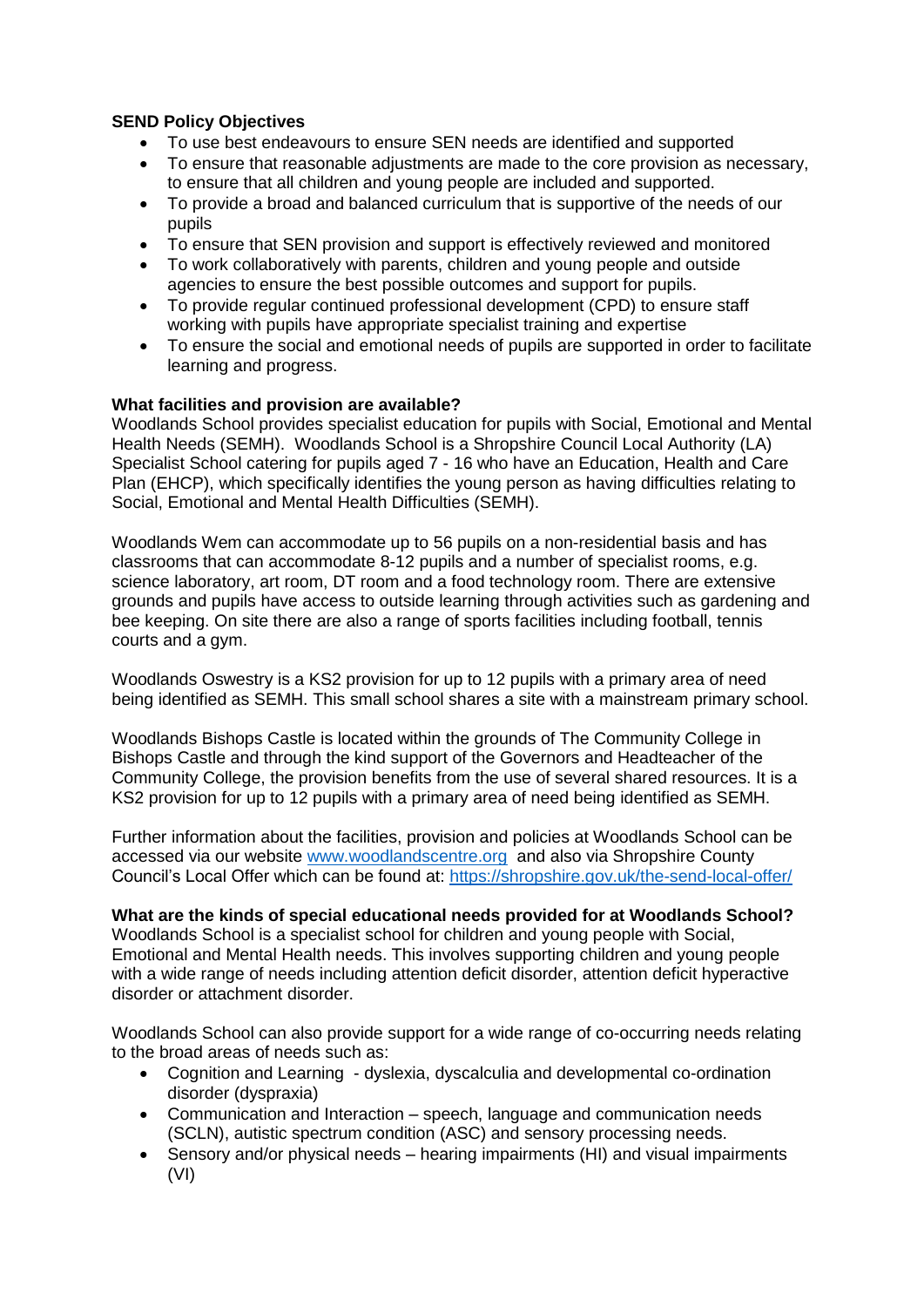# **What policies are there for identifying children and young people with SEN and assessing their needs?**

A pupil would enter Woodlands School with their areas of need identified within an Education Health and Care Plan (EHCP). During the statutory assessment process, external advice and assessment would have been sought and may include Educational Psychologist, Bee U, (formerly Child and Adolescent Mental Health Services (CAMHS)), Paediatricians, Learning Advisory Teachers and other therapeutic services. School utilise the advice within this documentation and use it in addition to information gathered from the pupil's previous school and parents and carers to plan to meet the pupil's specific needs. In addition, Woodlands School Outreach may provide further specific assessment to help establish baselines of attainment and provide advice for classroom provision and support.

In addition, processes and systems are in place to identify, support and monitor any additional barriers to learning and progress. This is done via the following:

- Each child or young person has a Pupil Centred Profile (PCP) which is co-produced with parents and children and young people. PCPs are shared with all staff working with individual children and young people. PCPs identify strengths, interests and outcomes, alongside interventions and approaches to support needs and enable progress. PCPs are linked to outcomes, interventions and strategies outlined in a child or young person's EHCP.
- If additional concerns are raised then some children and young people may have an Individual Behaviour for Learning Plan or Positive Handling Plan. The child or young person and their tutors in consultation with the Pastoral Manager review these regularly.
- EHCP annual and interim reviews.
- Teacher assessments and evaluation of progress in class:
	- 1. At Woodlands Oswestry and Woodlands Bishops Castle half termly assessments are completed to monitor progress with literacy (reading and spelling), maths, writing, grammar and punctuation. Targets are given during assessment week and reviewed the following half term. An SEMH tracker is also completed. Daily targets and assessment objectives are set then amended and changed to suit the needs of the learners.
	- 2. At Woodlands Wem, literacy testing and screening via reading and spelling tests are completed every 6 months. Subject assessments take place termly. Progress is monitored to inform teaching and learning strategies as appropriate.
- Pastoral liaison with families and outside agencies.
	- 1. Woodlands Wem has a dedicated pupil pastoral manager Nikki McGarvey who liaises with parents and outside agencies as required.
	- 2. At Woodlands Oswestry and Woodlands Bishops Castle there is a communications book which is used daily and the Teacher in Charge makes referrals and liaises with outside agencies as necessary in consultation with parents and children and young people.

# **How are parents and carers consulted and involved in their child's education?**

As a school, we strive to build and maintain an atmosphere of mutual respect and dialogue in which the needs of the children are paramount. We believe firmly in the need for the involvement of parents and carers in the education of their children throughout their school career at Woodlands. At Woodlands School, parents are consulted and involved in the following ways:

- Weekly contact with parents and carers from the young person's tutors
- Termly parents and carers consultation meetings held in different geographical locations including the annual review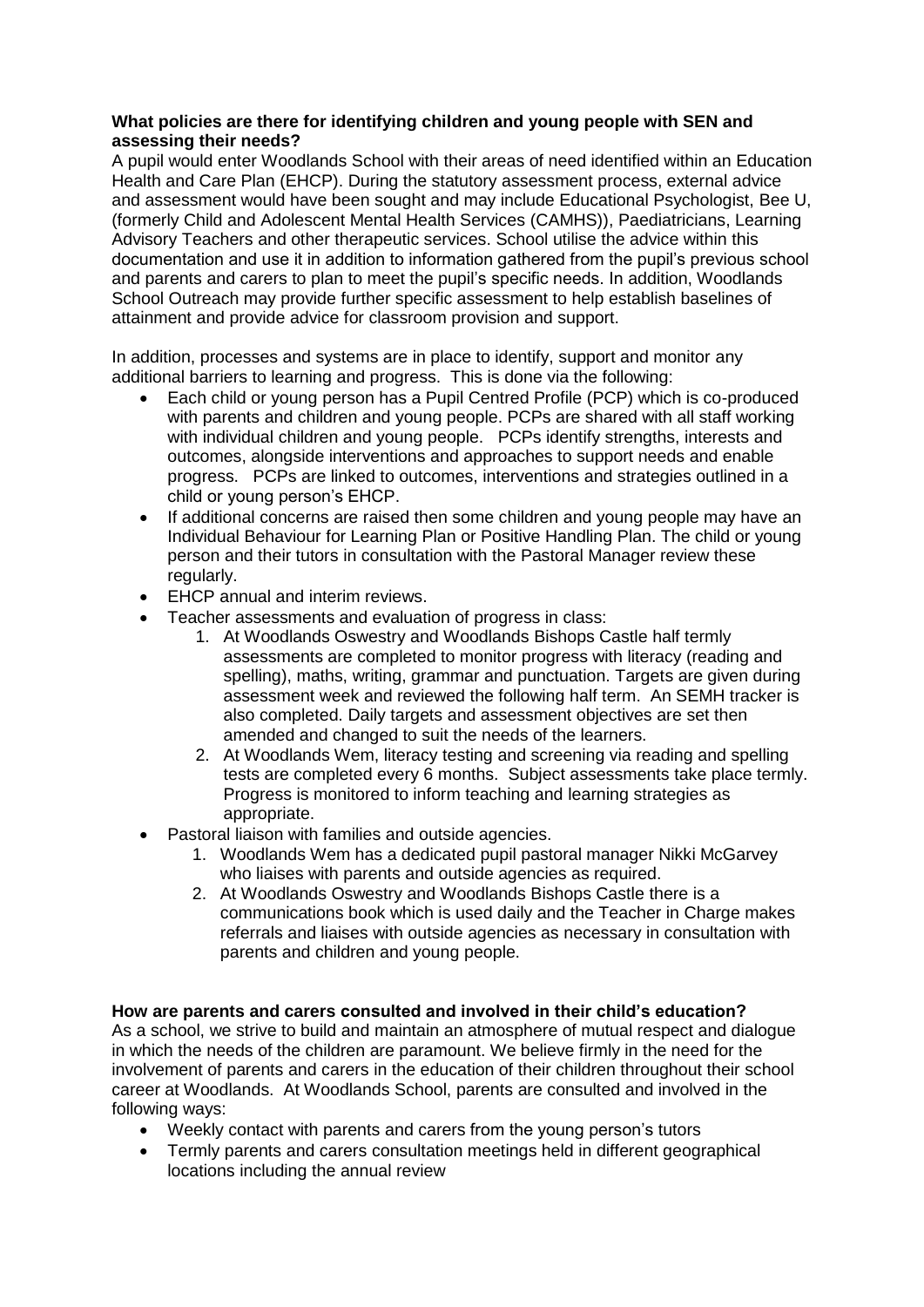- Parents and carers are invited to contribute to the person centred plan
- Annual and Interim Reviews
- Annual Reports
- Additional meetings as requested by parents, carers or school

In addition to the above, Woodlands Oswestry and Woodlands Bishops Castle involve and consult with parents and carers via operating an Open Door Policy for all parents and carers. A daily communications book is also used to maintain daily contact with parents and families. Phone calls are made to parents and carers as necessary both to celebrate as well as discuss concerns.

At termly consultation meetings the pupil's academic progress, behavioural progress and EHCP outcomes are discussed and reviewed. If an amendment to a pupil's EHCP should be indicated this is usually facilitated either at the annual review or by calling an interim review.

The pupil's annual review focuses on what they have achieved as well as on any difficulties that need to be resolved. Teachers submit information regarding attainment and attitude in lessons as well as identifying what is working well to support the pupil. This may include differentiation by content or outcome or provision of additional resources e.g. use of ICT to support writing. At the review, the contributions of the pupil and parent/carer are sought and short-term targets are identified in consultation with the pupil, parent/carer and the school. These short-term targets will be the focus for evaluating progress over the next 12 months and serve to allow progression towards the long-term objectives identified within the EHCP. The school are continuing to develop their person centred approach to all review meetings ensuring that the aspirations of the young person are central to all forward planning.

To facilitate contributions to annual reviews parent/carer contribution forms are routinely sent out with the invitations to attend the review meeting and are submitted if parents cannot or choose not to attend the meeting. To further support families who live some distance from school in the south of the county, we can hold the review meeting at a local secondary school.

Staff are proactive in providing telephone contact in place of face-to-face meetings.

Parents and carers are not limited to formal parent consultations and are welcome to make an appointment with school at any time of the year.

Tutors provide frequent feedback to parents and carers and the Pastoral Manager will also contact families to support pupil progress and attendance.

Through this policy of open dialogue, it is hoped that parents and carers feel well informed and play a full part in their child's education.

There is a Parent Governor on the schools governing body who participates in monitoring and evaluating the quality of teaching and learning, pupil progress, behaviour and the quality of leadership and management. This position is currently vacant.

**How are children and young people consulted and involved in their education?** Children and young people are consulted and involved in their education in the following ways:

- Immediate feedback on progress in class.
- Written feedback on progress in class
- Discussions with subject staff on their attainment and progress
- Discussions with subject staff on their targets
- Consultation and views sought as part of person centred planning process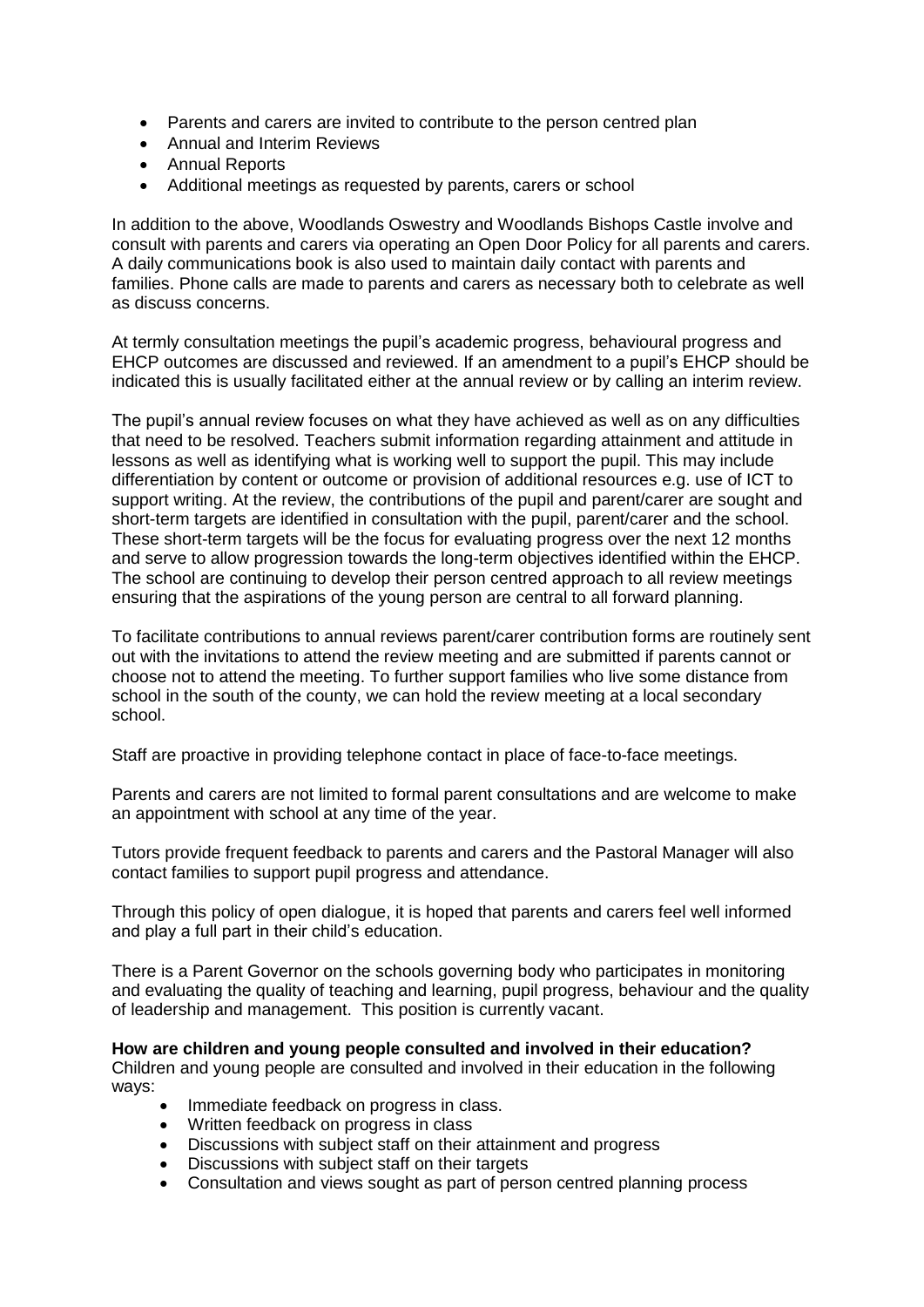- Children and young people are encouraged to attend and participate in annual reviews.
- Discussions with other professionals on their attainment and progress.
- School council
- Participation in the recruitment process for staff

# **What is the approach to teaching children and young people with SEN? What adaptations are made to the curriculum and the learning environment of children and young people with SEN?**

#### Broad and Balanced Curriculum

At Woodlands School we endeavour to provide children and young people with a broad and balanced curriculum which is differentiated to meet their needs. Details of the content of the curriculum is available on our website.

At Woodlands School a good range of subjects is offered including English, Maths, Science, ICT, PE, Food Technology or Resistant Materials (DT) and Art. We do not offer foreign languages, as many of our pupils need additional curriculum time to master skills in English such as reading and writing. In addition, there are a range of vocational options, which supplement the formal curriculum, which are designed to expand pupil experience and improve aspirations.

At Woodlands Oswestry and Woodlands Bishops Castle the whole national curriculum is covered with daily input of Maths and English together with an opportunity to experience activities such as horticulture, which, with a cross-curricular approach, gives practical experience of Science, Maths and English and also builds personal and social skills.

# Teaching and Learning Approaches

At Woodlands School teaching and learning approaches and styles are dependent upon the needs of the group being taught, and on the nature of the individual needs within the group. Teaching and Learning approaches support pupils who can be resistant to literacy based learning and so is often active (kinaesthetic) and practical where appropriate.

In addition, as part of the school's Relationship Based Behaviour Co-Regulation Policy staff are encouraged to use the following approaches when teaching and supporting children and young people in class:

- PACE Playfulness, Acceptance, Curiosity and Empathy
- Trauma and attachment informed co-regulation strategies
- De-escalation strategies
- Positive and respectful relationship building strategies

Please see the Relationship Based Behaviour Co-Regulation Policy for more details on these approaches.

# Class and pupil grouping

All pupils are taught within small class groups, and the size of the group and level of staffing is dependent upon the nature of the group. This includes:

- Pupils in Year 7 are taught in a dedicated area for much of the school day providing an extended transition from primary to secondary schooling. This means they can feel settled quickly in a nurturing environment with very structured routines and high expectations.
- Year 8 pupils are usually taught as a class together but may on occasion be in a combined year 7/8 class.
- In Year 9, pupils are streamed along with other Key Stage 4 pupils and start a three-year examination timetable planned and taught at their level, leading to a range of qualifications.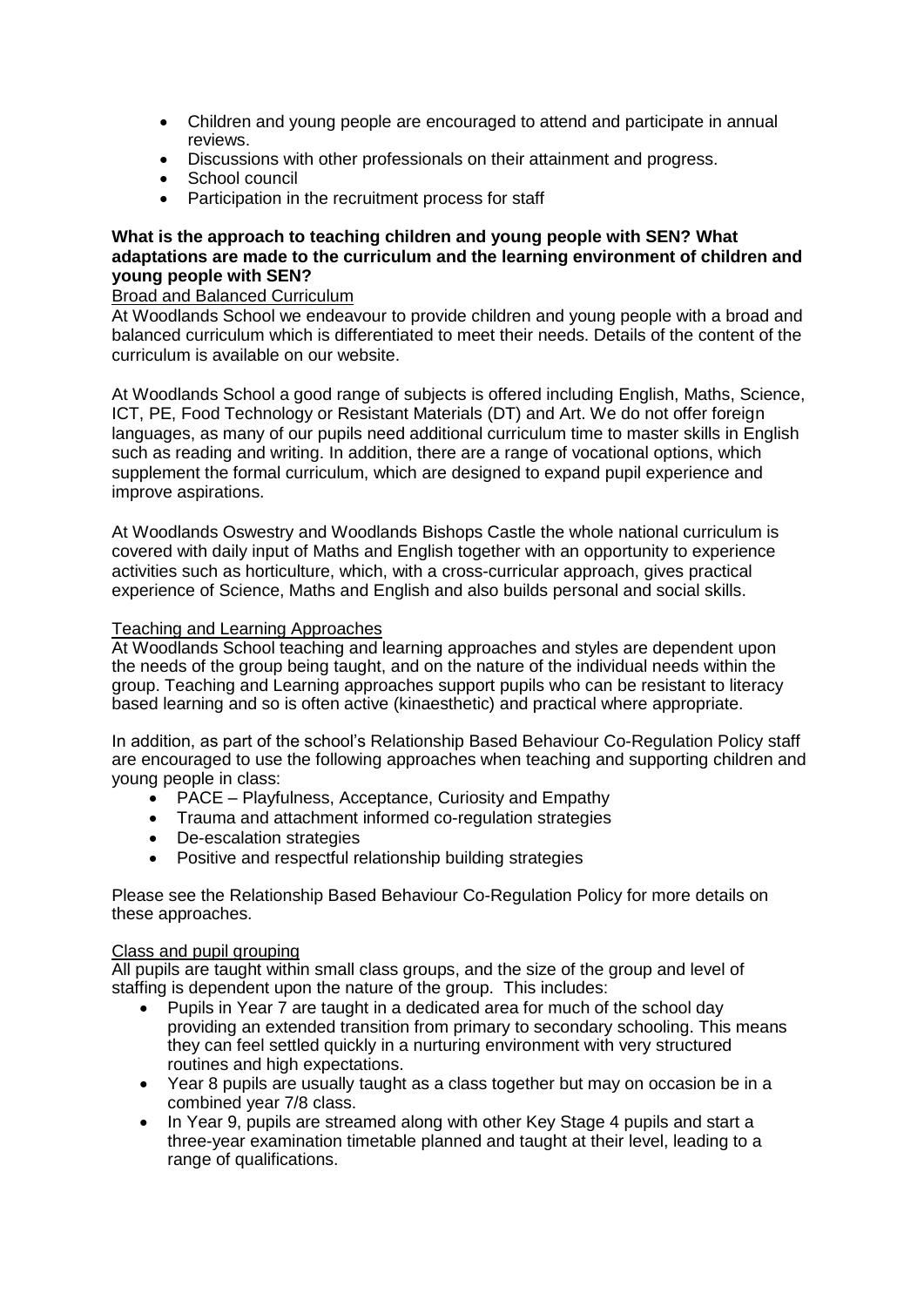At Woodlands Oswestry and Woodlands Bishops Castle specialist, primary trained teachers teach the pupils in small groups based on age, SEN and attainment needs.

# Equality and Accessibility

The following principles are followed to endeavour to ensure accessibility for all:

- All of our curricular activities and school visits are available to all our pupils.
- All pupils are encouraged to go on any scheduled residential trips.
- All pupils are encouraged to take part in sports events and special workshops, etc.
- No pupil is excluded from taking part in these activities because of their SEN or disability unless a full risk assessment has been completed and the risk factor is deemed too high. In this case, risk reduction amendments to the activity will be fully considered to try to facilitate inclusion.

Reasonable adjustments are made to the core provision, including the provision of auxiliary aids and services as necessary to ensure that all children and young people are included and supported at Woodlands School, to prevent them being put at a substantial disadvantage (Equality Act, 2010).

Please follow the links to the following policies for further details:

• Single Equality Duty Plan

# Woodlands Hive

Woodlands understands that all children learn differently and some require a different approach on both a permanent and temporary basis. With this in mind, Woodlands Hive offers students an alternative package that is tailored to their needs and abilities. This approach is implemented with the input of external professionals and incorporates both an in-house model but also provides access to external providers who further enrich the curriculum. Please see Alternative Provision Policy for more details on how Woodlands Hive works and how children and young people can access this provision.

# **What are the arrangements for assessing and reviewing children and young people's progress towards outcomes?**

Assessment is an ongoing process, and focusses on a pupil's outcomes within their EHC plan and also teacher set targets for academic subjects. These are reviewed and assessed in the following ways:

- Academic assessments and reviews take place termly.
- Progress towards the outcomes in their EHC plan is reviewed termly as part of the person centred planning process.
- Progress towards the outcomes in their EHC plan is formally reviewed at the pupil's Annual Review or additionally at interim reviews if required.
- Assessments and reviews regarding non-academic skills and progress are monitored and reviewed through observations and meetings with mentors.
- At Woodlands Oswestry and Woodlands Bishops Castle half termly assessments are completed to monitor progress with literacy (reading and spelling), maths, writing, grammar and punctuation. Targets are given during assessment week, reviewed the following half term. An SEMH tracker is also completed. Daily targets and assessment objectives are set then amended and changed to suit the needs of the learners.
- At Woodlands Wem, literacy testing and screening via reading and spelling tests are completed every 6 months. Subject assessments take place termly. Progress is monitored to inform teaching and learning strategies as appropriate.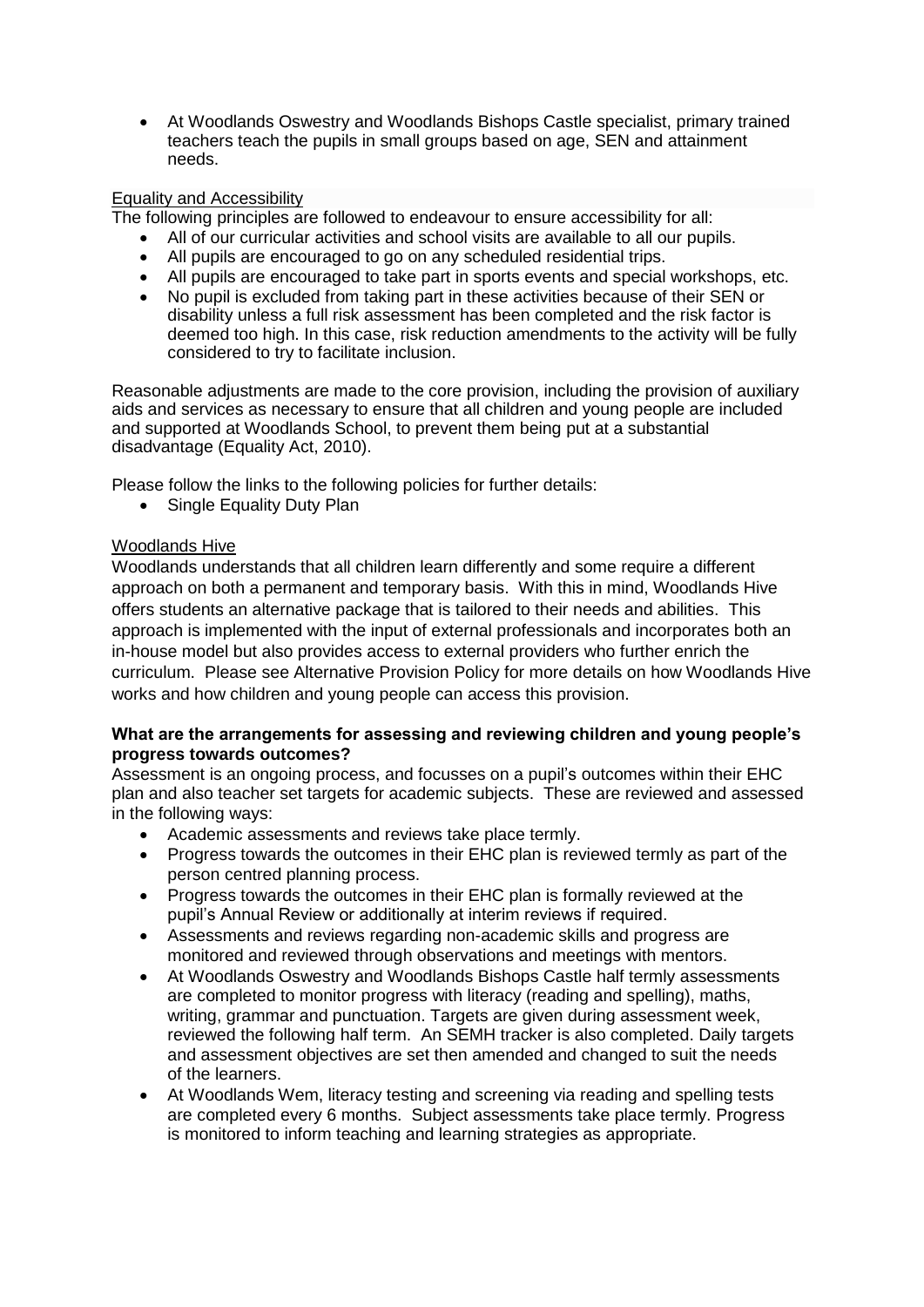#### **What are the arrangements for supporting children and young people in moving between phases of education and in preparing for adulthood?**

The admission of pupils to Woodlands School follows agreed decision making at the Local Authority Admission Panel. All pupils attending the school will have an EHCP in which Woodlands School is named as the appropriate provision. Opportunities to visit the school are provided as part of the decision making process. Full details of the admissions process and policy can be found on our website.

#### Year 7 transitions

During year 6 pupils on role at Woodlands Oswestry and Woodlands Bishops Castle will have the opportunity to consider their placement for year 7. This process is usually discussed first in year 5 at the annual review. Options may include transfer to a mainstream secondary school, transfer to Woodlands School in Wem, transfer to an alternative Specialist School either in Shropshire or out of county or occasionally an additional year at Woodlands Oswestry and Woodlands Bishops Castle. Suitable provision will be decided in consultation with parent/carers, the pupil, school staff and the local authority SEN team.

For pupils transitioning into mainstream a detailed and personalised transition plan will be formulated in conjunction with their new school.

For pupils moving to Woodlands Wem there will be taster days to visit and opportunities to develop relationships with staff at Woodlands Wem prior to the move. Pupils usually transfer to Woodlands Wem during the summer term so that they can settle in before the long summer holiday.

# Post 16 Transition

Transition to adulthood is supported in the following ways:

- Year 11 pupils have the opportunity to have one day a week at Shrewsbury College experiencing a range of different course options including motor vehicle, construction and catering. The programme is designed to develop aspirations for post 16 education or training and through their familiarity with the college environment increase their likelihood of transitioning successfully into mainstream college.
- Year 10 pupils have a short work experience, preferably at an organisation they have identified within their local area. This enables them to gain valuable insight into the adult world of work.
- Some pupils can, if appropriate and if all parties agree, continue with a more regular experience during Year 11 where they can develop their skills and experiences more fully.
- From Year 9 onwards pupils develop their Preparation for Adulthood Plan with their tutor as part of the annual review of EHCP process. This process allows the pupil, their parents and carers and school to work together to achieve long-term outcomes and securing places in further education, training or work.
- The Year 11 annual review is held in the autumn term and is usually attended by the SENCO from both Shrewsbury College and North Shropshire College; these are the two colleges, which cover most of Shropshire. In the event that a pupil has identified an alternative educational provision then the college SENCO would be invited to attend the review meeting. Involving the Further Education Colleges at this stage facilitates planning for support from the following September and usually allows additional visits during the summer term. School staff are always happy to help pupils in their applications, through discussion, visits, or practical help such as filling in forms and accessing interviews.
- Focussing on real-life problems in Maths teaching, PSHE lessons
- Providing access to careers advice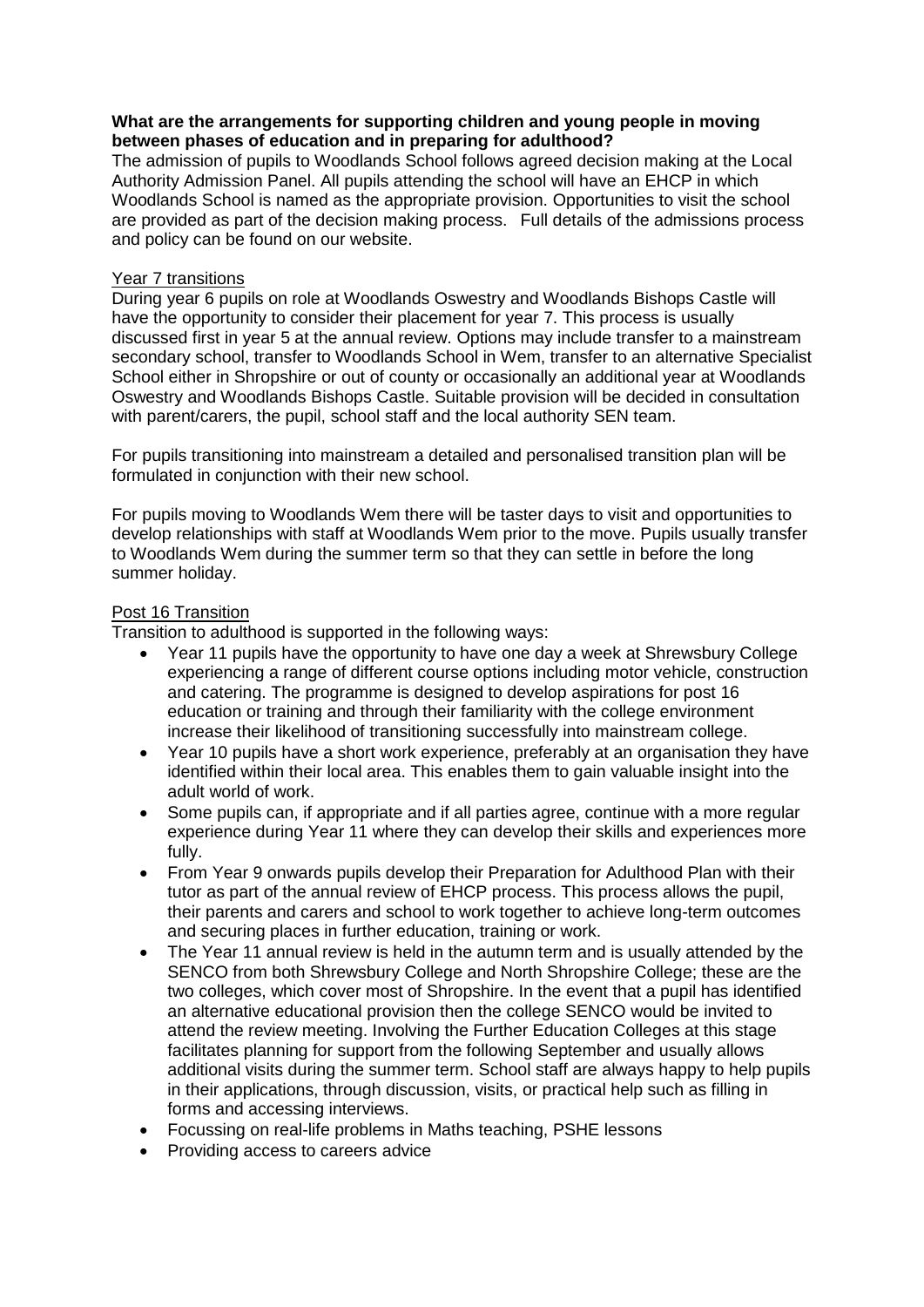**How we support social and emotional development needs and behaviour for learning?** This is an integral part of our work. All staff share responsibility for this, and this is reflected in our teaching and in our curriculum. The school has a Relationship Based Co-Regulation Policy to try to ensure appropriate support is in place to improve emotional and social development. All staff have undertaken Level 3 attachment training to enhance their skills and expertise in supporting the emotional and social development of all children and young people.

All children and young people have named tutors who meet with them regularly to ensure consistency of support and make sure pupils have the opportunity to build a strong and supportive relationships with staff. The pupils have daily contact with their tutors and also scheduled meetings in which they work together to review, plan, monitor and reward success. The tutors also communicate with home regularly.

We also have a dedicated Pupil Pastoral Team who liaise with our staff and with a wide range of external agencies to ensure that pupils with specific needs in these areas have the best possible support. The manager works with pupils and their families to ensure that issues affecting pupil attendance and success are dealt with as quickly and effectively as possible.

We recognise that our pupils have frequently had negative experiences of school and have therefore disconnected from learning. In order to support behaviour for learning we ensure that there are always staff available to make sure that any pupil needing extra help with learning or behaviour will get it. Pupils start to follow varied examination courses in Year 9, dependent upon academic suitability. This means that we can make sure teaching is at the right level for each child, on a course selected to enable them to do as well as possible.

# **Roles and Responsibilities**

- All teachers and staff take responsibility for meeting the individual needs of our pupils. Modification and differentiation in learning is the responsibility of the subject teacher and represented in lesson planning.
- All staff are involved in meeting pupils SEMH needs through the modelling of appropriate behaviour and communication skills, the tutor group system and also, when required, in safely delivering de-escalation support and/or physical restraint.

Specific staff roles and responsibilities with regard to this policy at Woodlands School are as follows:

- Woodlands School Headteacher Jules Taylor: Responsibility for the statutory responsibilities, policies and practice for and within Woodlands School, performance management of Teachers, recruitment and training, school admissions, risk assessments, curriculum development and the monitoring and evaluating of pupil progress. Evaluates data and directs policy and practice within school.
- Business Manager Lisa Dugmore: Responsible for monitoring pupil funding, resource allocation and budgetary management.
- Pastoral Manager Nikki McGarvey: Responsible for pastoral support including the tutor group system, admissions process, home liaison, pupil attendance and support for Children Looked After (CLA).
- CLA Coordinator is Martyn Foden: Responsible for coordinating support and provision for children who are looked after at Woodlands Wem.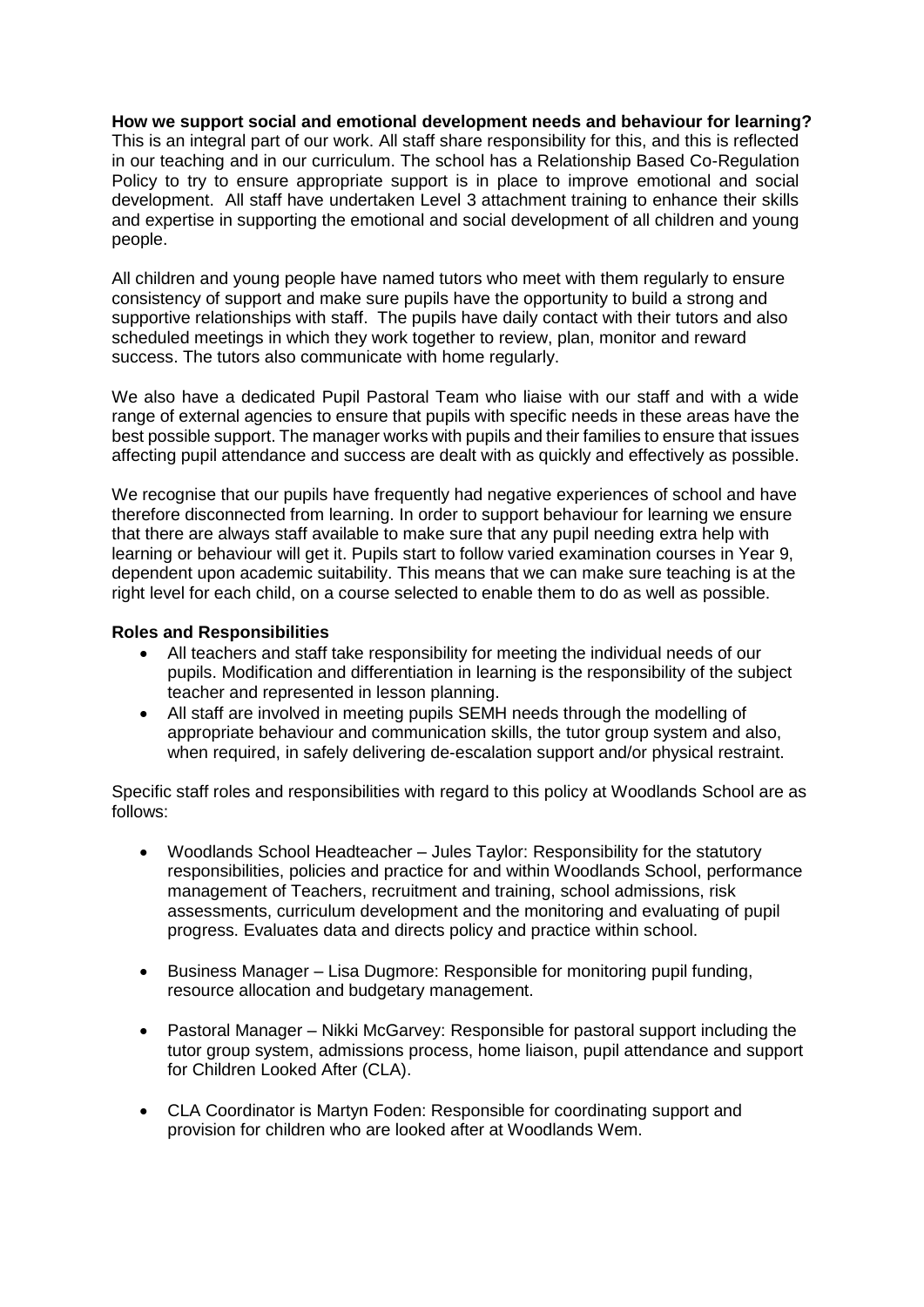Woodlands Oswestry Teacher in Charge Claire Homes, Woodlands Bishops Castle Teacher in Charge Holly Wainwright: Responsible for the planning and delivery of learning at Woodlands Oswestry and Woodlands Bishops Castle. Monitor and evaluate behaviour for learning and implement behaviour plans as required within both settings. Also have responsibility for the scheduling and holding of annual reviews for pupils in KS2, transition planning for pupils to their KS3 provision and for coordinating support and provision for children who are looked after.

# **How do Governors support our children and young people?**

The Governing Body is aware of its responsibilities and maintains a supportive as well as constructively critical stance in relation to the curriculum and the quality of education provided by the school. The Governing Body as a whole accepts its duty to evaluate the effectiveness of the education provided. The mechanism through which evaluation takes place involves:

- Governors scrutinise the School Improvement Plan to gauge the extent to which the objectives stated have been fulfilled.
- Governors, alongside the Senior Leadership Team review work from the pupils across all curriculum areas.
- Governors receive direct feedback on aspect of school improvement from the Senior Leadership Team and curriculum leaders.
- Governors attend relevant school training events alongside teachers.
- Governors monitor and agree statutory policies.

# **What specialist training and expertise do the staff have?**

Staff have access to a wide ranging programme of Continuing Professional Development which focuses on the needs of our pupils. We also buy-in training and advice on a range of issues in order to ensure that we offer the best possible provision.

Training undertaken over the last 2 years includes:

- Team Teach training for all staff
- Level 1, 2 and 3 Attachment Training for all staff
- Supporting dyslexia in the classroom
- Safeguarding Training

Expertise and Professional qualification of staff:

A number of staff hold additional qualifications at postgraduate level relating to Special Educational Needs. In addition to this:

- A member of staff is trained to deliver the No Worries Programme.
- A number of members of staff hold the National SENCO Accreditation Award.
- A number of members of staff at Woodlands School Outreach are Associate Members of the British Dyslexia Association (AMBDA) trained specialist teachers.

Training and CPD needs are monitored to ensure staff have access to the right training to support them within their roles.

# **How does the school engage with and involve outside agencies?**

External agencies and support services play a crucial role in the provision offered by Woodlands School. Successfully meeting the often complex needs of children requires a team effort. The school welcomes the support of all external agencies. We currently work with the following outside agencies:

- Bee U (formally CAMHS)
- Local Authority (LA) SEN Team
- Virtual School for supporting Children who are looked after (CLA)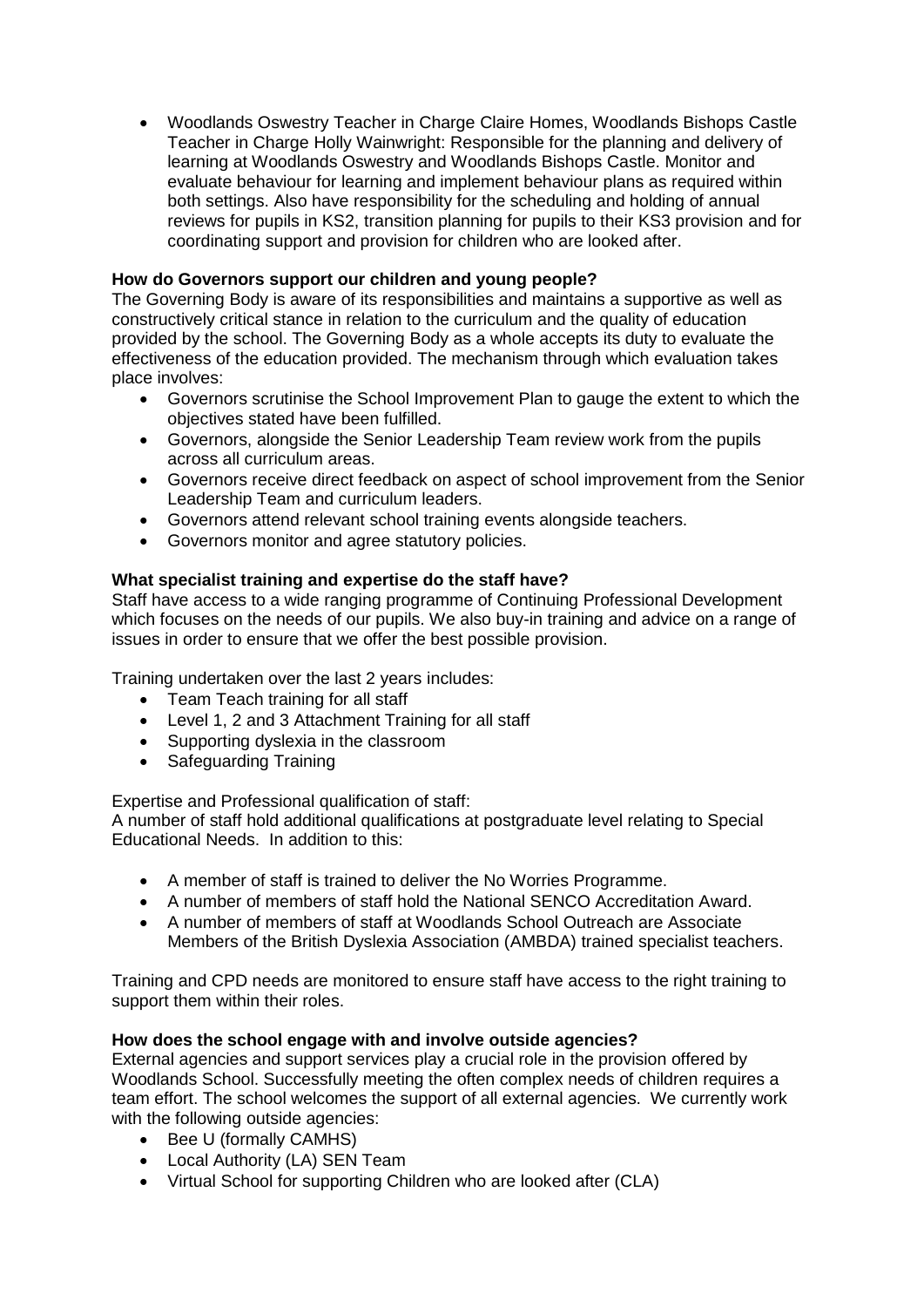- LA Educational Psychology Services
- NHS professionals as appropriate
- Children's Services
- Early Help Team
- Youth Offending Teams
- Occupational Therapy (OT)
- Speech and Language Therapy (SALT)
- School Nurse
- Residential care homes
- Other SEMH Special Schools including Adelaide Academy Trust and Cheshire Inclusive Teaching Alliance (CITA).

Examples of outside agencies working with Woodlands School are as follows:

- The Educational Psychological Service as all of our pupils are in receipt of an EHCP an Educational Psychologist will have assessed them. Further advice and guidance can be sought by school through the Local Authority if the pupil's needs are considered to have changed substantially.
- Shrewsbury College are commissioned by Woodlands to work with pupils from year 10/11 onwards helping them to experience courses at college and to formulate careers ideas and aspirations for possible post 16 education or training.
- The Educational Welfare Officer works in conjunction with our Pastoral Manager in supporting the school to raise pupil attendance.
- The School Nurse service supports the school and pupils in all health related matters. The nurse service can also provide advice to pupils regarding sexual health. The Children and Families Act 2014 places a duty on all schools to make arrangements to support pupils with medical conditions. The school nurse provides us with expert guidance in meeting any specific medical needs for our pupils.
- Bee U (formerly the Child and Adolescent Mental Health Service (CAMHS)) liaise closely with us and the Bee U team on a regular basis sees a number of our pupils.
- The Teacher for Travelling Children provides advice and support for school to ensure that we meet the needs of our pupils from the travelling community.

The school also has very close links with Social Services. Our Pastoral Manager is a key member of staff along with identified designated officers in working with this service to support the pupils and their families.

# **How do we manage complaints?**

The school aims to provide a high quality education and service for all its pupils. Complaints and concerns regarding provision are treated seriously and are seen as a constructive part of school development.

If you have concerns about the progress and welfare of a child or young person then you can contact the following members of staff to discuss those concerns:

Woodlands Wem: Deputy Headteacher, Cat Shepherd 01939 232372 Woodlands Oswestry: Teacher in Charge, Claire Holmes 01939 232372 Woodlands Bishops Castle: Teacher in Charge, Holly Wainwright 01939 232372

In the event that parents/carers or pupils feel that they have not received satisfactory responses or actions from the school they should contact either Jules Taylor, Headteacher or the Chair of the Governing Body, Mr Paul Nicolson. Mr Nicolson can be contacted by writing to the school and addressing the envelope either for the attention of the Chair of Governors or for the Clerk to Governors. All letters are treated confidentially and will not be seen by school staff.